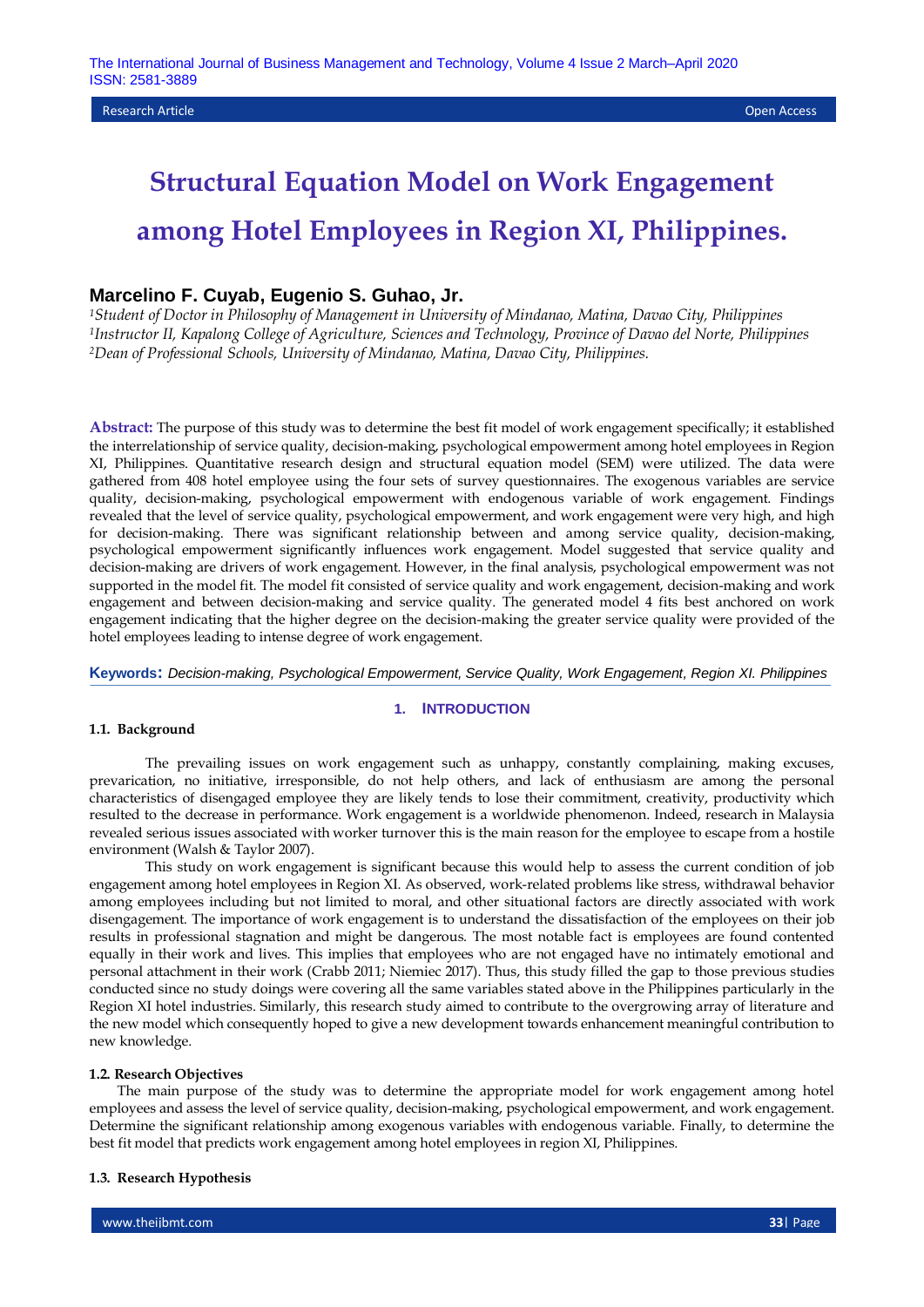The hypotheses were tested at 0.05 level of significance. There was no significant relationship between service quality and work engagement, decision-making and work engagement, psychological empowerment and work engagement. There is no model that best fits work engagement among hotel employees in region XI, Philippines.

#### **2. LITERATURE REVIEW**

Theories, concepts, and propositions relevant to this study are discussed in this section to provide a strong frame of reference about the variables under study**.** One of the exogenous variables of the study is service quality with the following indicators: reliability, responsiveness, assurance, empathy, and tangibles. Another exogenous variable is decision-making with the following indicators: thoroughness, control, hesitancy, social resistance, optimizing, hesitancy and instinctiveness. The last latent exogenous variable is psychological empowerment in terms of meaning, competence, self-determination and impact as the indicators. Oppositely, the endogenous variable of this study is work engagement with the following indicators: emotional engagement, rational identification, compatibility, team orientation and motivation (Kirsch 2000).

 **2.1. Service Quality.** In the services marketing research, quality is the major consideration to gain and retain the satisfaction and the loyalty of the employees in an organization, since rendering effective and efficient service to the clients is the major goal of every organization. In a few decades, innovative procedures in evaluating service quality have become the major area in marketing literature. Since the growing necessity of services, researchers and business operators have been rendering on the effective and efficient services delivered. In fact, delivering quality service is considered to be an important strategy for success in today's competitive world, for both qualities of services must be rendered by the employees to give full satisfaction to the receivers of the services (Ramseook-Munhurrun 2010).

 **2.2. Decision-making.** The work engagement explains the involvement of employees in all the decision-making processes like policy formation, changes in policies and the means of achieving its objectives. It is the system that encourages workers' participation to do the job in the thought process of selecting a logical choice from the available options (Richardson 2014). In support, effective and efficient decision-makers are cognizant of the necessity of identifying and determining the problem and understanding the situation (Kepner & Tregoe 2005).

 **2.3. Psychological Empowerment.** Psychological empowerment has a relation to the personal convenience of the employees, has the confidence to perform their work effectively and being dedicated to the work environment. However, psychologically empowered employees have lower intentions to quit. Evidently, the study focuses on the four reasons for empowerment as possible conditions that will contribute to employee engagement. This means that the employee's work engagement is influenced by the supervisors empowering behavior that motivates them to be involved more with their work. (Meyerson & Kline 2008).

**2.4. Work Engagement.** Work engagement has emerged as a popular organizational concept in recent years. This becomes the top priority of human resource practitioners in the organization in the business world. The determinants of both success or failure of the organizations are largely dependent upon employees working in it, since the most important asset of the organization is the employees, yet it needs to have a better relationship (Khan 2013).Adding on, it has been emphasized in industry, academic studies, and public office operations. Wherefore, the values that will be derived from this work engagement have added considerably in the organization's goals achievements. However, despite the attention increases, there is insufficient empirical research on employee engagement which indicates that there is still a need for analyzing the influence of employee engagement in work (Saks 2006).

#### **3. RESEARCH METHOD**

This chapter dealt with the discussion of research methods and procedures employed by the researcher in this study; these include the research design, research locale, population and sample, research instruments, data gathering procedure and statistical tool.

**3.1. Research Design**. This study utilized Structural Equation Model (SEM) method of research in which this method is a measure of association of variables with varying levels of measurement. The identified population examined the extent to which two or more variable relates to one another. The researcher also utilized the quantitative non-experimental design research method to determine the relationship of service quality and work engagement, decision-making and work engagement, and psychological empowerment and work engagement among the hotel employees of Region XI.

**3.2. Research Locale.** The study was conducted in Davao Region, designated as Region XI, one of the regions in the Philippines situated in the southern portion of Mindanao. The respondents of this study came from the component cities in Region XI namely: Tagum City, Davao City, Digos City, Mati City, and Panabo City in which considered the center of trade and commerce. Moreover, the researcher acquired the assistance of the various hotel administrations and duly asked for their permission to conduct study in order to reach the respondents.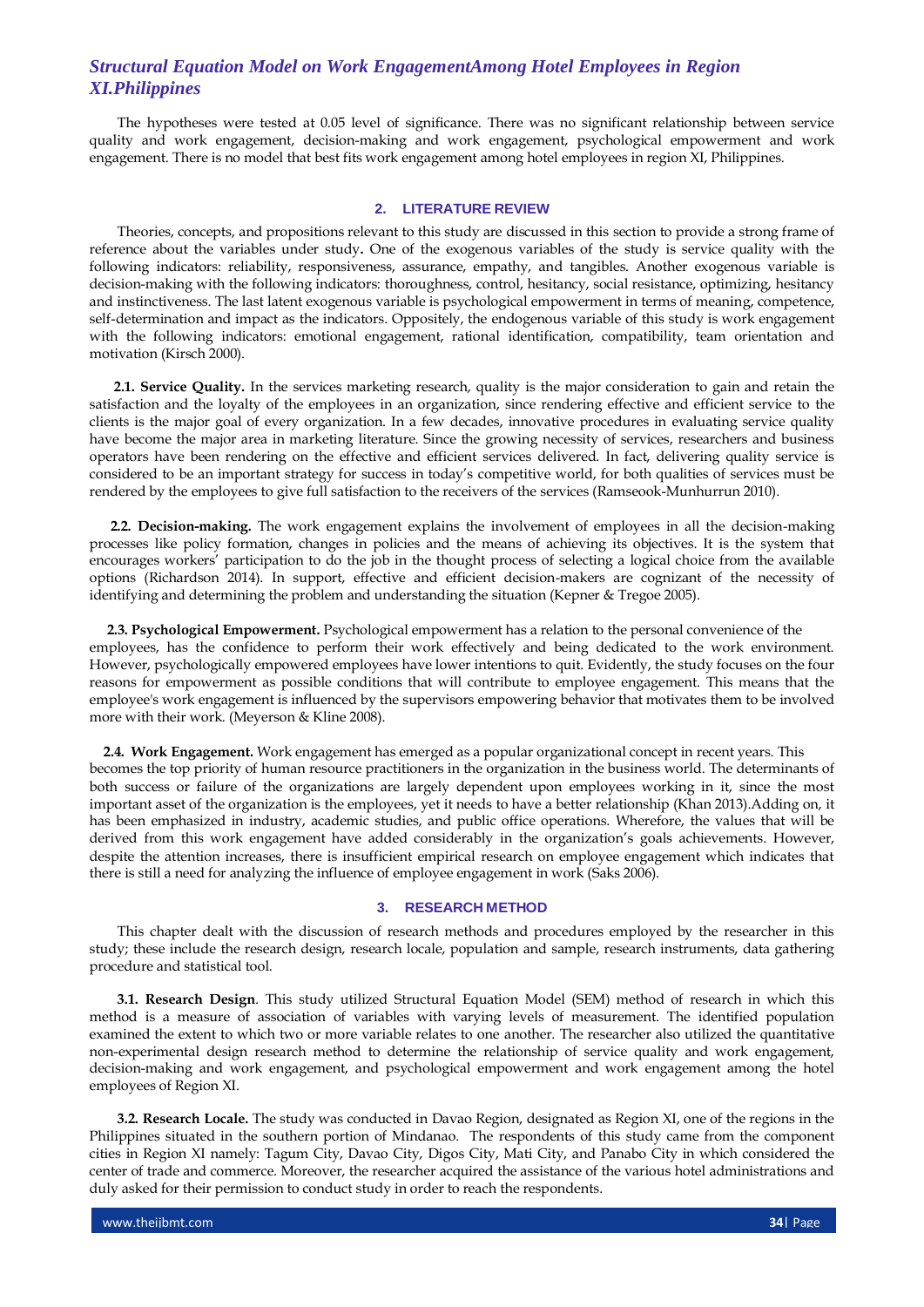**3.3. Population and Sample**. This study aimed to assess the work engagement among the Hotel Employee in Region XI which had been selected using stratified random sampling to highlight differences between groups in a population as the respondents of this study. It involved 400 hotel employees designated in different hotel establishments in the region with the following pre-inclusion criteria: at least ages 18 and above and with the length of service at least six months; and could be in managerial or non-managerial position. Employees under or beyond the stated criteria were excluded in this study, as well as those hotel establishments who declined the letter of permission to conduct the study. Moreover, by any circumstances that the qualified respondents had withdrawn his consent of participation would be any time allowed. The completed survey reached 408 which were higher than the maximum number of sample size which is 400.

**3.4. Research Instrument.** The survey questionnaires utilized in the conduct of the study were sourced from various related researches. Restructuring was carried out to make the instrument more contemporary. After the validation, pilot testing was conducted with the questionnaires obtaining Cronbach alpha of .916.It was articulated by Gliem (2003), that Cronbach alpha reliability coefficient normally ranges between 0 and 1. However, there is actually no lower limit to the coefficient. The closer Cronbach's alpha coefficient is to 1.0 the greater the internal consistency of the items in the scale, the following rule of thumbs were observed: Cronbach's Alpha > .9 – Excellent; Cronbach's Alpha > .8 – Good; Cronbach's Alpha > .7 – Acceptable; Cronbach's Alpha > .6 – Questionable; Cronbach's > .5 – Poor; and Cronbach's Alpha < .5 – unacceptable.

**3.5. Statistical Tools**. The following statistical tools were used in the computation of data and testing the hypotheses **Mean**. This was used to determine the level of between work engagement, service quality, decision-making, and psychological empowerment. **Person Product Moment Correlation**. This was employed to determine the interrelationship between servant leadership between work engagement, service quality, decision-making, psychological empowerment. **Structural Equation Modelling**. This was utilized to explore the best fit model. The essence of the test according to Savalei and Bentler (2006) is to ensure the elimination of attributes with low correlations with the attributes of the other latent factors in the final SEM analysis.

## **4. RESULTS & DISCUSSION**

Introduced in this chapter are the data and deconstruction of findings and results on the perception of causal model on the work engagement, service quality, and decision-making and psychological empowerment factors. Analyses and interpretation of data were made in the order of the objectives of the study posed earlier.

| Indicator      | SD.   | Mean | Descriptive Level |
|----------------|-------|------|-------------------|
| Reliability    | 0.449 | 4.47 | Very High         |
| Responsiveness | 0.459 | 4.53 | Very High         |
| Assurance      | 0.432 | 4.44 | Very High         |
| Empathy        | 0.431 | 4.44 | Very High         |
| Tangibles      | 0.558 | 4.13 | High              |
| Overall        | 0.347 | 4.40 | Very High         |
|                |       |      |                   |

|  |  | Table 1. Level of Service Quality |  |
|--|--|-----------------------------------|--|
|--|--|-----------------------------------|--|

Shown in table 1 is the level of service quality of hotel employees in Region XI with mean ranging from 4.13 to 4.53 with corresponding overall mean of 4.40 described as Very High with standard deviation of 0.347. This means that the service quality is always observed by the respondents. The rest of the indicators are organized from highest to lowest mean rating with their respective descriptive interpretation. For instance, responsiveness obtained a mean rating of 4.53 or Very High; reliability attained a mean rating of 4.47 or Very high; assurance and empathy got the mean of 4.44 equally, or Very High; tangibles obtained a mean of 4.13 or High. The overall Very High responses of hotel employees mean that the domain of service quality is always observed most of the time.

#### Table 2.Level of Decision-making

| Indicator    | SD.   | Mean | Descriptive Level |
|--------------|-------|------|-------------------|
| Thoroughness | 0.598 | 4.01 | High              |
| Control      | 0.568 | 3.87 | High              |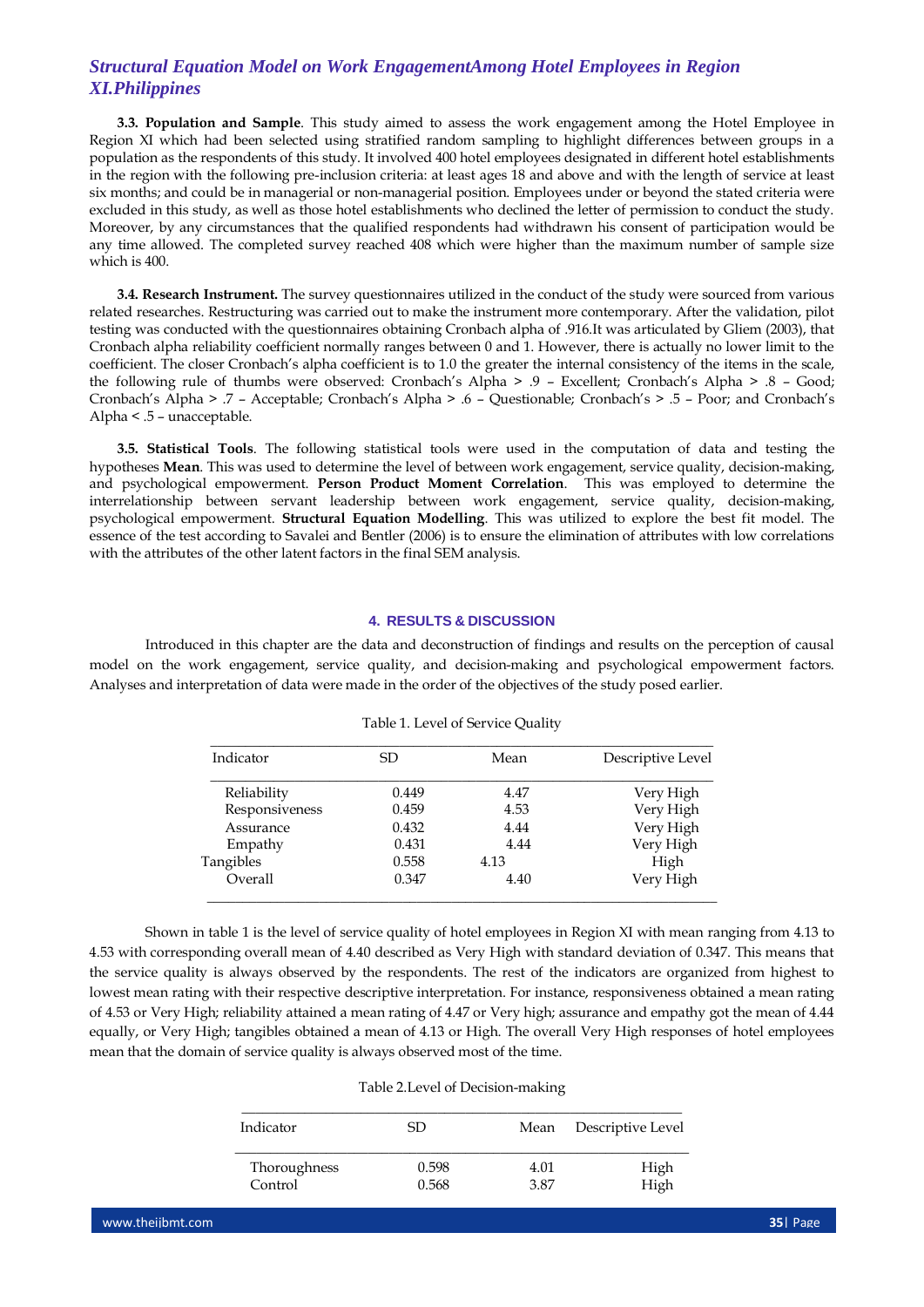| Hesitancy         | 0.653 | 4.00 | High |
|-------------------|-------|------|------|
| Social Resistance | 0.541 | 4.17 | High |
| Optimizing        | 0.590 | 3.90 | High |
| Principled        | 0.743 | 3.91 | High |
| Instinctiveness   | 0.811 | 3.54 | High |
| Overall           | 0.421 | 3.91 | High |
|                   |       |      |      |

Depicted in Table 2 is the level of decision-making of hotel employees. The means ranging from 3.54 to 4.17 with an overall mean rating of 3.91 with standard deviation of 0.421 described as High which means that the service quality is oftentimes observed by the respondents.

| Indicator          | SD.   | Mean | Descriptive Level |
|--------------------|-------|------|-------------------|
| Meaning            | 0.510 | 4.53 | Very High         |
| Competence         | 0.491 | 4.47 | Very High         |
| Self-Determination | 0.531 | 4.27 | Very High         |
| Impact             | 0.656 | 4.22 | Very High         |
| Overall            | 0.427 | 4.37 | Very High         |

## Table 3.Level of Psychological Empowerment

Appended in Table 3 highlights the level of psychological empowerment had means ranging from 4.22 to 4.53 with an overall mean rating of 4.37 with standard deviation of 0.427 described as Very High, which means that the psychological empowerment is always observed by the respondents. The data for this indicators is consolidated from highest to lowest mean ratings as follows: meaning earned a mean rating of 4.53 or Very High; competence garnered a mean rating of 4.47 or very High; self-determination obtained a mean rating of 4.27 or Very High; impact has a mean rating of 4.22 or Very High for giving meaning towards individual task.

|  |  |  | Table 4. Level of Work Engagement |
|--|--|--|-----------------------------------|
|--|--|--|-----------------------------------|

| Indicator                   |       | SD    |      | Mean | Descriptive Level |
|-----------------------------|-------|-------|------|------|-------------------|
| <b>Emotional Engagement</b> |       | 0.533 |      | 4.32 | Very High         |
| Rational Identification     |       | 0.508 |      | 4.36 | Very High         |
| Compatibility               | 0.620 |       | 4.08 | High |                   |
| <b>Team Orientation</b>     |       | 0.384 |      | 4.32 | Very High         |
| Motivation                  |       | 0.432 |      | 4.57 | Very High         |
| Overall                     |       | 0.400 |      | 4.33 | Very High         |

Indicated in Table 4 highlight the level of work engagement had a mean ranging from 4.08 to 4.57 with an overall mean rating of 4.33 with standard deviation of 0.400, described as Very High, which means that work engagement is always observed by the respondents. The mean ratings of the indicators of work engagement are arranged from highest to lowest mean rating as follows: motivation obtained a mean rating of 4.57 or Very high; rational identification acquired a mean rating of 4.36 or Very High; emotional engagement has a mean rating of 4.32 or Very High; team orientation attained a mean rating of 4.32 or very High; compatibility garnered a mean rating of 4.08 or High for having feel connected with the company whom they work.

Table 5.*Correlations between Service Quality and Work Engagement*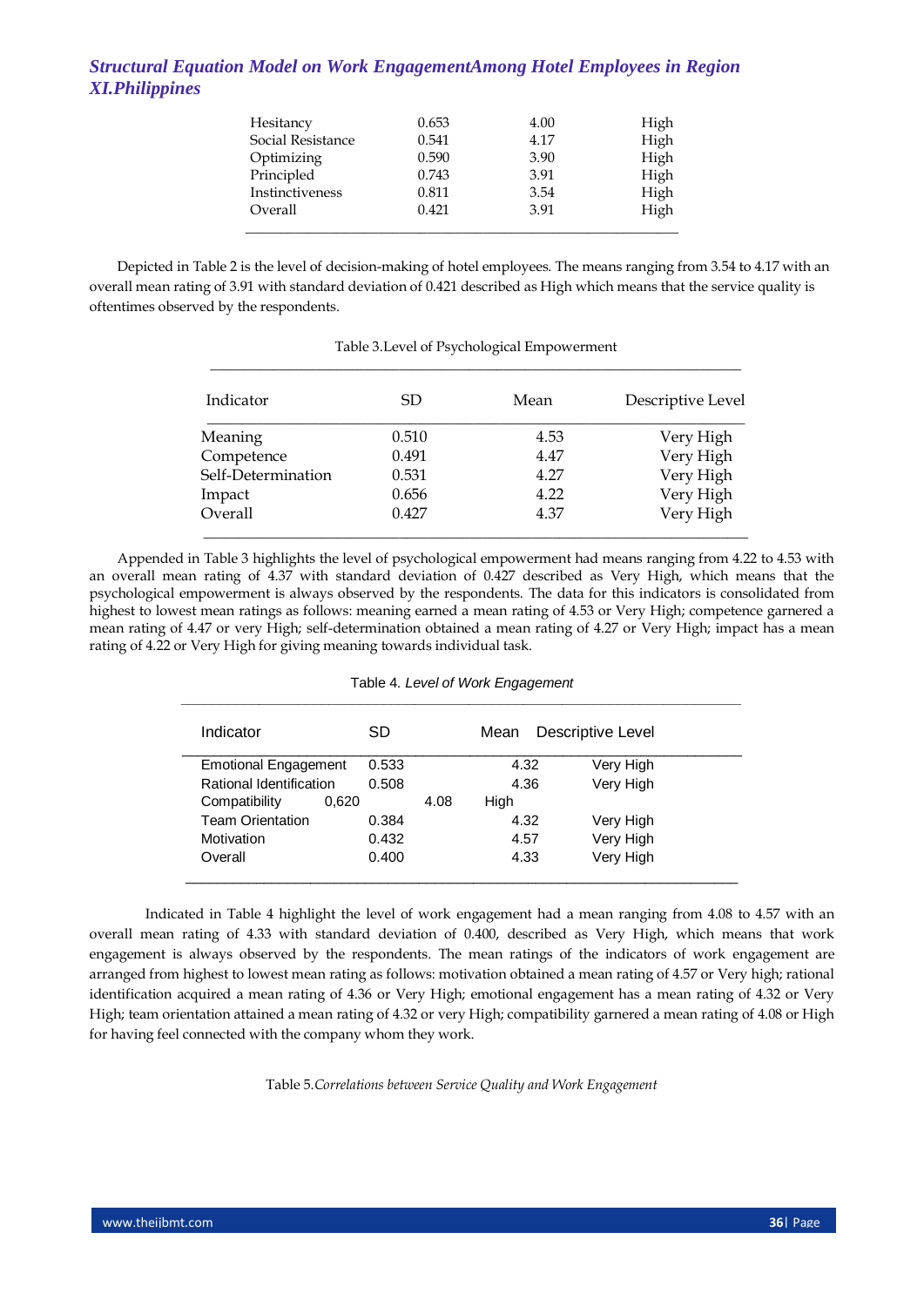| <b>Work Engagement</b> |                         |                            |               |                     |            |                               |
|------------------------|-------------------------|----------------------------|---------------|---------------------|------------|-------------------------------|
| <b>Service Quality</b> | Emotional<br>Engagement | Rational<br>Identification | Compatibility | Team<br>Orientation | Motivation | Overall<br>Work<br>Engagement |
|                        | $.435*$                 | $.509*$                    | $.348*$       | .557*               | $.494*$    | $.567*$                       |
| Reliability            | (.000)                  | (.000)                     | (.000)        | (.000)              | (.000)     | (.000)                        |
|                        | .545*                   | $.462*$                    | $.396*$       | .517*               | .549*      | $.604*$                       |
| Responsiveness         | (000)                   | (.000)                     | (.000)        | (.000)              | (.000)     | (000)                         |
|                        | .364*                   | $.448*$                    | $.220*$       | $.439*$             | .293*      | $.427*$                       |
| Assurance              | (000)                   | (.000)                     | (.000)        | (.000)              | (.000)     | (.000)                        |
|                        | .188*                   | $.411*$                    | .090          | $.374*$             | .165*      | $.290*$                       |
| Empathy                | (000)                   | (.000)                     | (.068)        | (.000)              | (.001)     | (000)                         |
|                        | .193*                   | .359*                      | $.284*$       | .313*               | .195*      | .333*                         |
| Tangibles              | (000)                   | (.000)                     | (.000)        | (.000)              | (.000)     | (000)                         |
| <b>Overall Service</b> | .457*                   | .584*                      | $.364*$       | .584*               | .450*      | .593*                         |
| Quality                | (000)                   | (.000)                     | (.000)        | (.000)              | (.000)     | (.000)                        |

Table 5 displays the data on the result of the relationship between service quality and work engagement. The overall r-value of 0.593 and equivalent probability value of .000 very much lower than .05 level of significant set in this study. Hence, null hypothesis is rejected in favor to the alternative hypothesis that there is significant relationship between service quality and work engagement. This means that high service quality high in work engagement. Analyzing further, reliability, responsiveness, assurance, empathy, and tangibles as indicators of service quality when correlated to emotional engagement, got the overall r-value of 0.457 and p-value of .000 hence, insignificant. When the indicators of service quality were correlated to rational identification, the overall r-value is 0.584 p-value of .000 hence, accepting the null hypothesis of significant

Table 6. *Correlation between Decision Making and Work Engagement*

|                              | <b>Work Engagement</b>  |                            |               |                     |            |                               |  |  |  |
|------------------------------|-------------------------|----------------------------|---------------|---------------------|------------|-------------------------------|--|--|--|
| Psychological<br>Empowerment | Emotional<br>Engagement | Rational<br>Identification | Compatibility | Team<br>Orientation | Motivation | Overall<br>Work<br>Engagement |  |  |  |
| Meaning                      | $.387*$                 | $.351*$                    | $.365*$       | $.400*$             | $.475*$    | $.486*$                       |  |  |  |
|                              | (.000)                  | (.000)                     | (.000)        | (.000)              | (.000)     | (.000)                        |  |  |  |
|                              | .506*                   | .544*                      | $.404*$       | $.543*$             | $.611*$    | $.635*$                       |  |  |  |
| Competence                   | (.000)                  | (.000)                     | (.000)        | (.000)              | (.000)     | (.000)                        |  |  |  |
| Self-                        | $.274*$                 | $.364*$                    | $.505*$       | $.481*$             | $.325*$    | .485*                         |  |  |  |
| Determination                | (.000)                  | (.000)                     | (.000)        | (.000)              | (.000)     | (.000)                        |  |  |  |
| Impact                       | $.527*$                 | $.387*$                    | $.605*$       | $.433*$             | $.477*$    | $.613*$                       |  |  |  |
|                              | (.000)                  | (.000)                     | (.000)        | (.000)              | (.000)     | (.000)                        |  |  |  |
| <b>Overall</b>               | .549*                   | $.524*$                    | $.615*$       | $.592*$             | $.602*$    | $.714*$                       |  |  |  |
| Psychological<br>Empowerment | (.000)                  | (.000)                     | (.000)        | (.000)              | (.000)     | (.000)                        |  |  |  |

Table 6 shows data on the results of correlation between decision-making and work engagement. The overall obtained r-value is 0.452 and p-value of .000 very much lower than .05 level of significance of this study. It is therefore stated that hotel employees provide significant bearing that in every increases decision-making it will also increases work engagement. Moreover, it was observed that the thoroughness, control, hesitancy, social resistance, optimizing, principled, instinctiveness as indicators of decision-making when correlated to emotional engagement, the overall rvalue is 0.323 and p-value of .000; thus, rejecting the null hypothesis of no significant relationship. When indicators of decision-making correlated to rational identification, it obtained r-value of 0.356 and p-value of .000; hence, rejecting the null hypothesis of no significant relationship. When indicators of decision-making correlated to compatibility garnered r-value of 0.474 and p-value of .000, it means that the null hypothesis is rejected. When indicators of decision-making correlated to team orientation, the r-value obtained 0.387 and p-value of .000; thus, rejecting the null hypothesis. When indicators of decision-making correlated to motivation, it earned r-value of 0.251 and p-value of .000; thus, rejecting the null hypothesis of no significant relationship.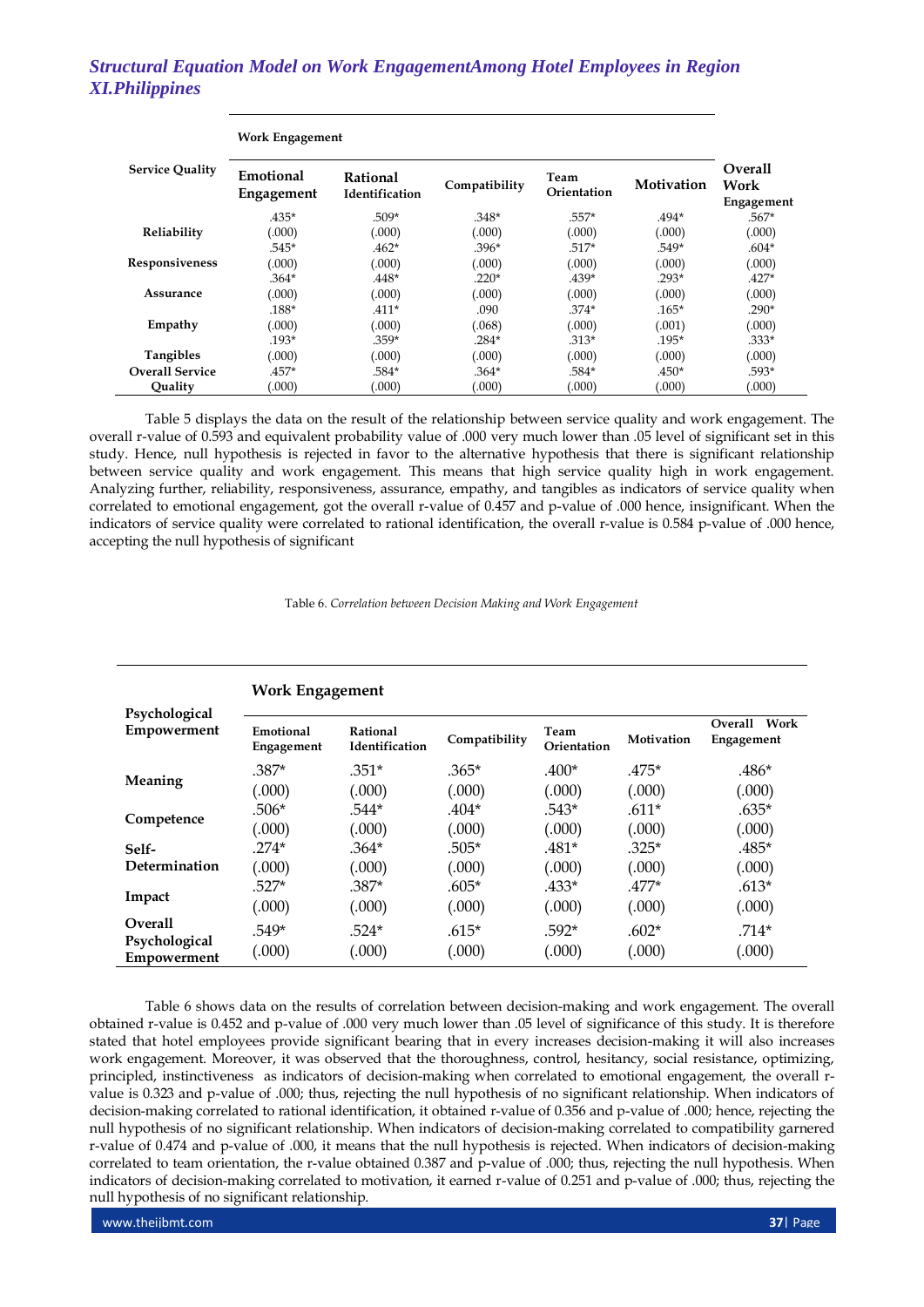| <b>Decision</b>          | <b>Work Engagement</b>  |                                                    |         |                     |            |                               |  |  |  |
|--------------------------|-------------------------|----------------------------------------------------|---------|---------------------|------------|-------------------------------|--|--|--|
| <b>Making</b>            | Emotional<br>Engagement | Rational<br>Compatibility<br><b>Identification</b> |         | Team<br>Orientation | Motivation | Work<br>Overall<br>Engagement |  |  |  |
| Thoroughness             | .190*                   | $.263*$                                            | $.245*$ | $.218*$             | $.100*$    | $.257*$                       |  |  |  |
|                          | (.000)                  | (.000)                                             | (.000)  | (.000)              | (.043)     | (.000)                        |  |  |  |
| Control                  | $.153*$                 | $.340*$                                            | $.270*$ | $.301*$             | $.158*$    | $0.303*$                      |  |  |  |
|                          | (.002)                  | (0.000)                                            | (.000)  | (.000)              | (0.001)    | (.000)                        |  |  |  |
| Hesitancy                | $.378*$                 | $.290*$                                            | $.559*$ | $.269*$             | $.310*$    | $.467*$                       |  |  |  |
|                          | (.000)                  | (.000)                                             | (.000)  | (.000)              | (.000)     | (.000)                        |  |  |  |
| <b>Social Resistance</b> | $.241*$                 | $.343*$                                            | $.192*$ | $.254*$             | $.143*$    | $.291*$                       |  |  |  |
|                          | (.000)                  | (.000)                                             | (.000)  | (.0000)             | (.004)     | (.000)                        |  |  |  |
| Optimizing               | $.322*$                 | $.262*$                                            | $.307*$ | $.201*$             | $.169*$    | $.323*$                       |  |  |  |
|                          | (.000)                  | (.000)                                             | (.000)  | (.000)              | (.001)     | (.000)                        |  |  |  |
| Principled               | $.176*$                 | .043                                               | $.241*$ | $.287*$             | $.113*$    | $.212*$                       |  |  |  |
|                          | (.000)                  | (.388)                                             | (.000)  | (.000)              | (.023)     | (.000)                        |  |  |  |
| Instinctiveness          | .067                    | $.172*$                                            | $.330*$ | $.239*$             | $.157*$    | $.244*$                       |  |  |  |
|                          | (.179)                  | (.000)                                             | (.000)  | (.000)              | (.002)     | (.000)                        |  |  |  |
| Overall Decision         | $.323*$                 | $.356*$                                            | $.474*$ | $.387*$             | $.251*$    | $.452*$                       |  |  |  |
| Making                   | (.000)                  | (.000)                                             | (.000)  | (.000)              | (.000)     | (.000)                        |  |  |  |

Table 7. *Correlations between Psychological Empowerment and Work Engagement*

Presented in Table 7 is the result of correlation between psychological empowerment and work engagement. The overall r-value is 0.714 and p-value of .000 which much lower than .05 level of significance set in this study. Thus, the null hypothesis is accepted and signifies further that in every psychological empowerment support increases there is also a corresponding increase in work engagement. Articulating the details of the data, it was observed that meaning, competence, self-determination, impact as indicators of psychological empowerment when correlated to emotional engagement, the overall r-value is 0.549 and p-value of .000; hence, significant. When indicators of psychological empowerment were correlated to rational identification, the overall r-value is 0.524 and p-value of .000; thus, significant. When indicators of psychological empowerment correlated to compatibility, the overall r-value is 0.615 and p-value of .000; hence, significant. When the indicators of psychological empowerment correlated with team orientation, the overall r-value is 0.592 and p-value of .000; thus, significant. When the indicators of psychological empowerment correlated to motivation, the overall r-value of 0.602 and p-value of .000; which is significant and therefore accepting the null hypothesis.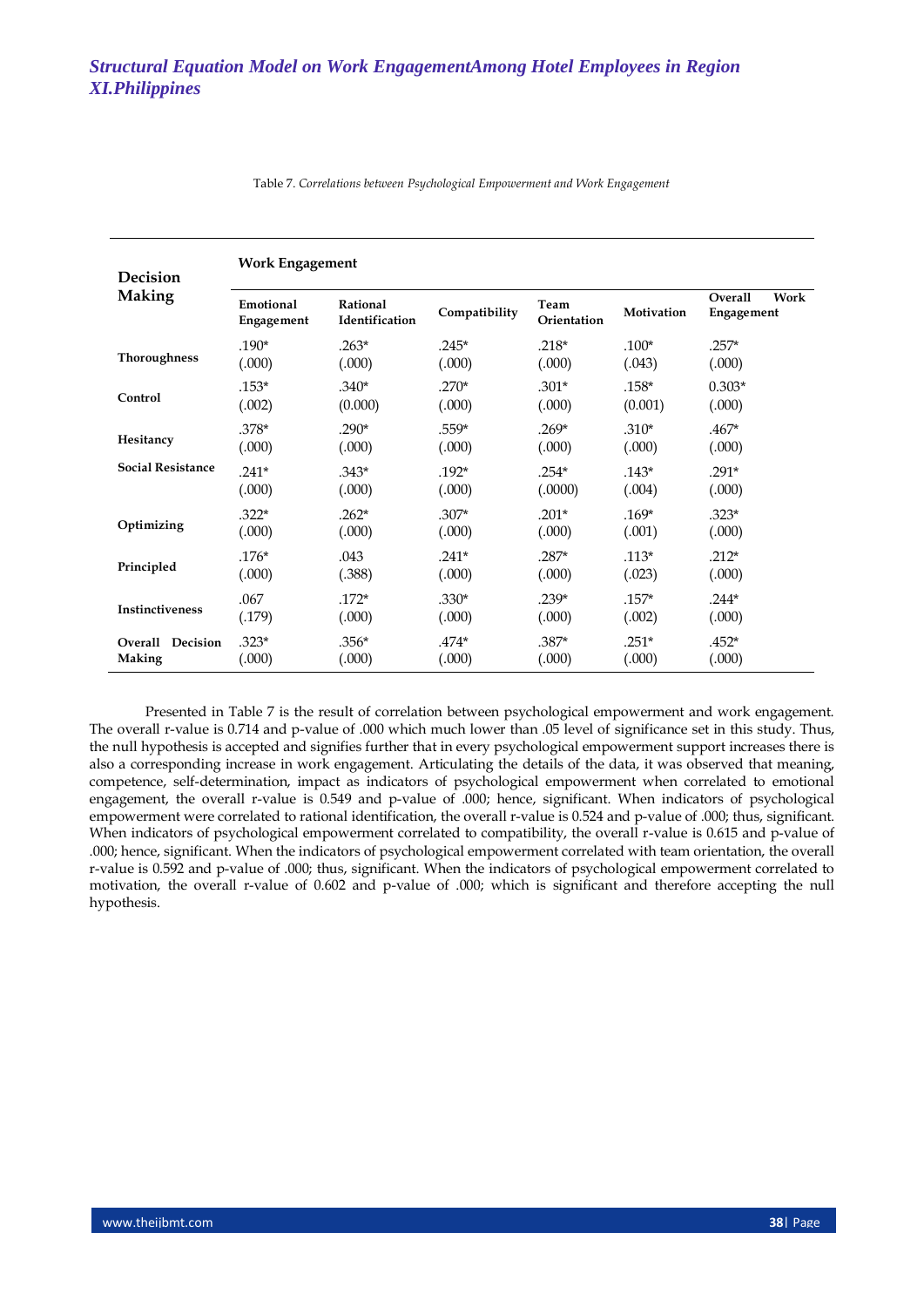

Eigure 6, Best Fit Model for Work Engagement

Legend:

WE-Work Engagement EE - Emotional Engagement RI - Rational Identification

SQ - Service Quality REL - Reliability ASS - Assurance

DM - decision-making TH - Thoroughness

## **Best Fit Model of Work Engagement**

This section highlights the analysis on the interrelationship among service quality, decision-making, psychological empowerment to the work engagement of hotel employees in region XI. There are four alternative models tested to achieve best fit model of work engagement. Each model has a framework that could be decomposed into two sub-models which are the measurement model and structural model. The measurement model represents the measure loads on each factor to their latent constructs while structural model defines relations among the latent variables. Making it clearer, the assessment of fit was used as baseline for accepting and rejecting the model. As a rule, the researcher establishes the relationship of the causality of the latent variable toward the different latent variables. Furthermore, it institutes the relationship between endogenous and exogenous variables with the suitable fit, it underscores that there is consistency of empirical relationship among variables inferred by the model. The model parameter estimates entail the magnitude and direction among variables presented.

It could also be seen from the model that only emotional engagement and rational identification remained as the measurement construct of work engagement, out from five indicators. Emotional engagement, an observed variable that predicts work engagement, involves interest, boredom, happiness, anxiety, and other affective states. Any of three factors could affect employees' involvement with learning or their sustained effort in the workplace (Westerman & Simmons 2007).Another indicator of work engagement is rational identification. This pertains to clear understanding of the company's goals and objectives in relation to the role. According to Fernandez-Huerga (2008) rational choice theory then assumes that every individual, especially as part of the organization has his or her own preference among the available presented choices that allow them to display and perform what is the result of their choices.

For service quality, as one of the remaining exogenous variables in the best fit model, only two out of five observed variables appeared to have causal link to work engagement. Reliability said to have quality of being trustworthy or of performing consistently well. The rendered services resulted to dissatisfaction and satisfaction of the customers, and service provider must perform what have been promised to the clients. It is pivotal to make customers trust that the service provider is trustworthy to perform what it promises to do (Omar, Saadan & Seman 2015).Moreover, assurance is another indicator of service quality which predicted work engagement. It is an impulse to dwell on the required knowledge to answer customers' questions. This includes the steps that the service providers took to prevent problems, and truly understood the customers. This helps the quality service to be provided, increase efficiency and reduce wasteful spending (Alton 2017).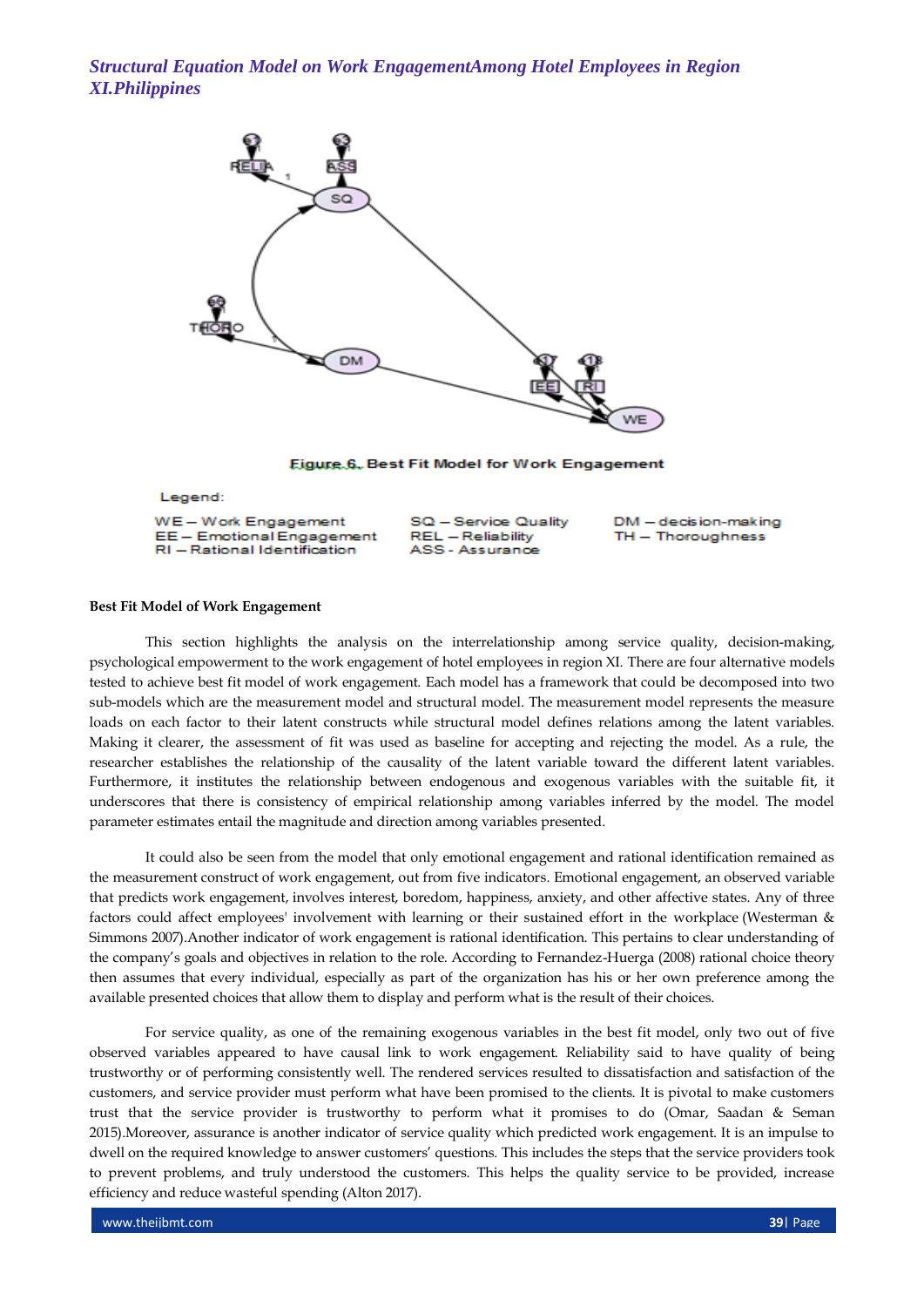The only indicator of decision-making is thoroughness as a significant predictor of work engagement. In fact, doing work out all the pros and cons before making a decision were included in the model of thoroughness, of information search. Typical results showed that older adults used less information than younger or middle-aged adults. In this analysis, no significant age differences in thoroughness emerged. Also, in making decisions, thoroughness was contributed when selectivity is present in the choices. This is uniquely manifested to the variance in making quality of decision (Johnson 2011).

| Model | CMIN/DF<br>0 <value>2</value> | P-Value<br>> .05 | <b>NFI</b><br>> .95 | TLI<br>> .95 | <b>CFI</b><br>> .95 | <b>GFI</b><br>> .95 | <b>RMSEA</b><br>< 0.05 | P-Close<br>> .05 |
|-------|-------------------------------|------------------|---------------------|--------------|---------------------|---------------------|------------------------|------------------|
|       |                               |                  |                     |              |                     |                     |                        |                  |
| 1     | 8.616                         | .000             | .672                | .654         | .696                | .726                | .137                   | .000             |
| 2     | 7.737                         | .000             | .786                | .749         | .807                | .852                | .129                   | .000             |
| 3     | 7.504                         | .000             | .876                | .827         | .907                | .939                | .126                   | .000             |
| 4     | 0.784                         | .503             | .996                | 1.004        | 1.000               | .998                | .000                   | .807             |

### Table 8. *Summary of Goodness of Fit Measures*

#### **Legend:**

| CMIN/DF-   |                          | Chi-Square/Degrees Freedom | GFI – Goodness of Fit Index        |
|------------|--------------------------|----------------------------|------------------------------------|
| NFI        | $\overline{\phantom{a}}$ | Normed Fit Index           | RMSEA - Root Means Square of Error |
| TH         | $\overline{\phantom{0}}$ | Tucker-Lewis Index         | Approximation                      |
| <b>CFI</b> | $\overline{\phantom{0}}$ | Comparative Fit Index      | P-close – P of Close Fit           |
|            |                          |                            | P-value - Probability Value        |

The generated structural model 4 in appended Figure 4 showing standardized solution is pictured out in Table 8 in summary of goodness fit. The results denote that the latent variables service quality representing the measured variables reliability, assurance and decision-making with measured variable in terms of thoroughness has significant contribution to the latent variable in terms of emotional engagement and rational identification and found to have correlation to each other. Presented in model 4, the chi-square divided by the degrees of freedom is 0.784 with the probability of 0.503. This indicates a very good fit of the model to the data. This is also strongly supported by RAMSEA index of 0.000 which is less than 0.05, with its corresponding p-close (0.807>0.05). Likewise, the other indices such as GFI (0.998>0.95), CFI (1.000>0.95), NFI (0.996>0.95), TLI (1.004>0.95). These indices satisfied the requirement of the goodness of fit measures. Moreover, this is an indication that generated model 4 is a very good fit model.

### 4. CONCLUSION

## **Conclusion**

.

In the light of the findings of the study, the following conclusions are drawn. The respondents perceived that the level of work engagement is very high, which means that the hotel employees have engagement in their work based on the following level of measurement. The respondents manifest a very high level of emotional engagement and rational identification, which means that work engagement is always observed by the respondents. A very high level of reliability and assurance of service quality is also found out. This only implies that the service quality of hotel employees in Region XI is always observed. The result of thoroughness of decision-making as to influence is high, which means that the decision-making of hotel employees is oftentimes observed. Importantly, it is concluded that model 4 is the best fit model that predicts work engagement. The remaining indicators of work engagement are the following: compatibility, team orientation, and motivation which contributed the overall result. Finally, the results show a positive relationship as work engagement was correlated to psychological empowerment, service quality, and decision-making.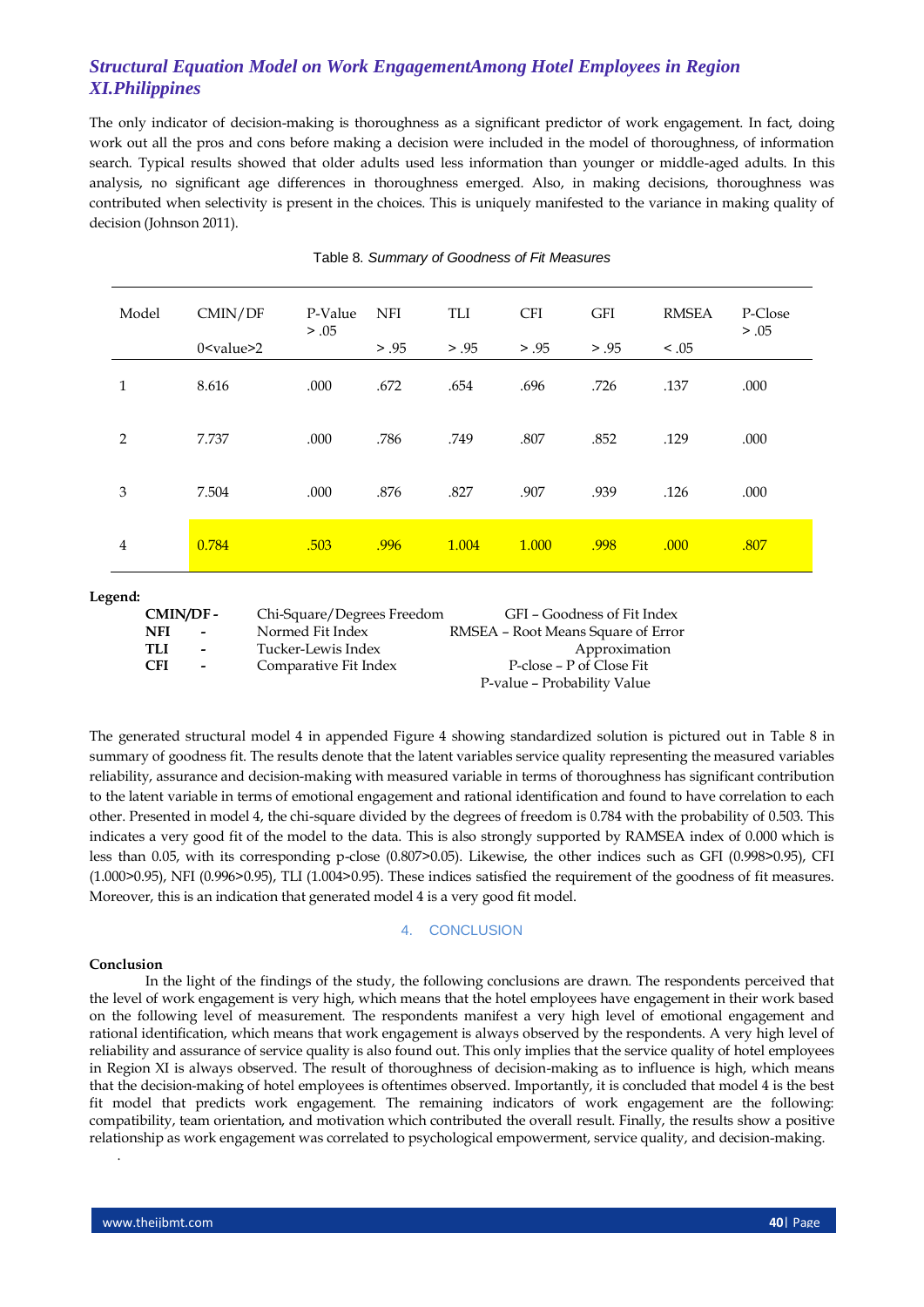## **5. Acknowledgements**

The researcher expresses his profound gratitude appreciation to the following people has contributed greatly in the accomplishment of this study. To Dr. Eugenio S. Guhao Jr, his adviser in this scholarly pursuit, for setting the right path that gave him the opportunity to prove his capacity as a researcher; Dr. Vicente Salvador E. Montano, the Chair of the dissertation committee and members: Dr. Myrna S. Viado, Dr. Stilo Floyd M. Schneider, Dr. Gaudencio G. Abellanosa, and Dr. Ana Helena R. Lovitos, Dr. Dan O. Gomez, the editor of this manuscript**.** For their significant suggestions and brilliant ideas, expertise and exemplary skills that made this work a reality.

The hotel managers, HR personnel's, and employees in Region XI for allowing the researcher to conduct this study in their respective hotels. His colleagues, co-researchers for their encouragement and moral support that served as a strong motivation for the researcher to go on this academic pursuit. His family, to whom he lovingly dedicates this endeavor, to his loving wives who are in heaven, Shella and Mae Jane, and mother, Margarita F. Cuyab, ever loved daughter Shynne and Alteah for their immeasurable understanding and love. Above all, to Almighty Father, for his manifold blessings, grace and sustenance that enables the researcher to reach the point of success. Thank you so much, Lord.

M.F.C

## **REFERENCES**

[1]. Alton, L. (2017), *Using quality assurance to improve your customer service.* Retrieved From [https://customerthink.com/using-quality-assurance-to-omprove-your-cutomer-s](https://customerthink.com/using-quality-assurance-to-omprove-your-cutomer-)ervice

[2]. Crabb, S. (2011), The use of coaching principles to foster employee engagement, *The Coaching Psychologist,* 7 (1), pp. 27-34.

[3]. Fernandez-Huerga, E. (2008), The economic behavior of human beings: The Institutional/Post Keynesian model. *Journal of Economic Issues*, 4-(3):709-726.

[4]. Gliem, R. (2003), *Calculating, interpreting, and reporting Cronbach's alpha reliability coefficient for Likert-type scales. Midwest Research-to-Practice Conference in Adult, Continuing, and Community Education*.

- [5]. Johnson, M. (2011), Age differences in decision making: a process methodology for examining strategic information processing', *Journals of Gerontology*, vol. 45, no. 2pp. P75–P78, 1990.
- [6]. Kepner, C & Tregoe, B. (2005), 'Age differences in everyday problem-solving and decision-making effectiveness: a meta-analytic review', *Psychology and Aging*, vol. 20, no. 1, pp. 85–99, 2005.

[7].Khan, E. (2013), 'Sense of relatedness as a factor in children's academic engagement and performance', *Journal of Educational Psychology*, 95(1), 148-162.

[8]. Kirsch, C. (2000), *What is 'employee engagement'? Analysis of the factor structure of the engagement construct.*Change tracking research CTRE.

[9]. Meyerson, S. & Kline, T. (2008), Psychological and environmental empowerment: antecedents and consequences*, Leadership& Organization Development Journal,* Vol. 29, No. 5, pp. 444-460, 2008.

- [10]. Omar, H., Saadan, K. & Seman, K. (2015), 'Determining the influence of the reliability of service quality on customer satisfaction: The case of Libyan E-commerce customers', *International Journal of Learning and Development*, 5(1), 86-89.
- [11]. Ramseook–Munhurrun, P. (2010), 'Paternalistic leadership and subordinate responses: Establishing a quality service leadership model in Chinese Organizations. Asian. *Journal of Social Psychology*. 2004 7(1): 89-117.